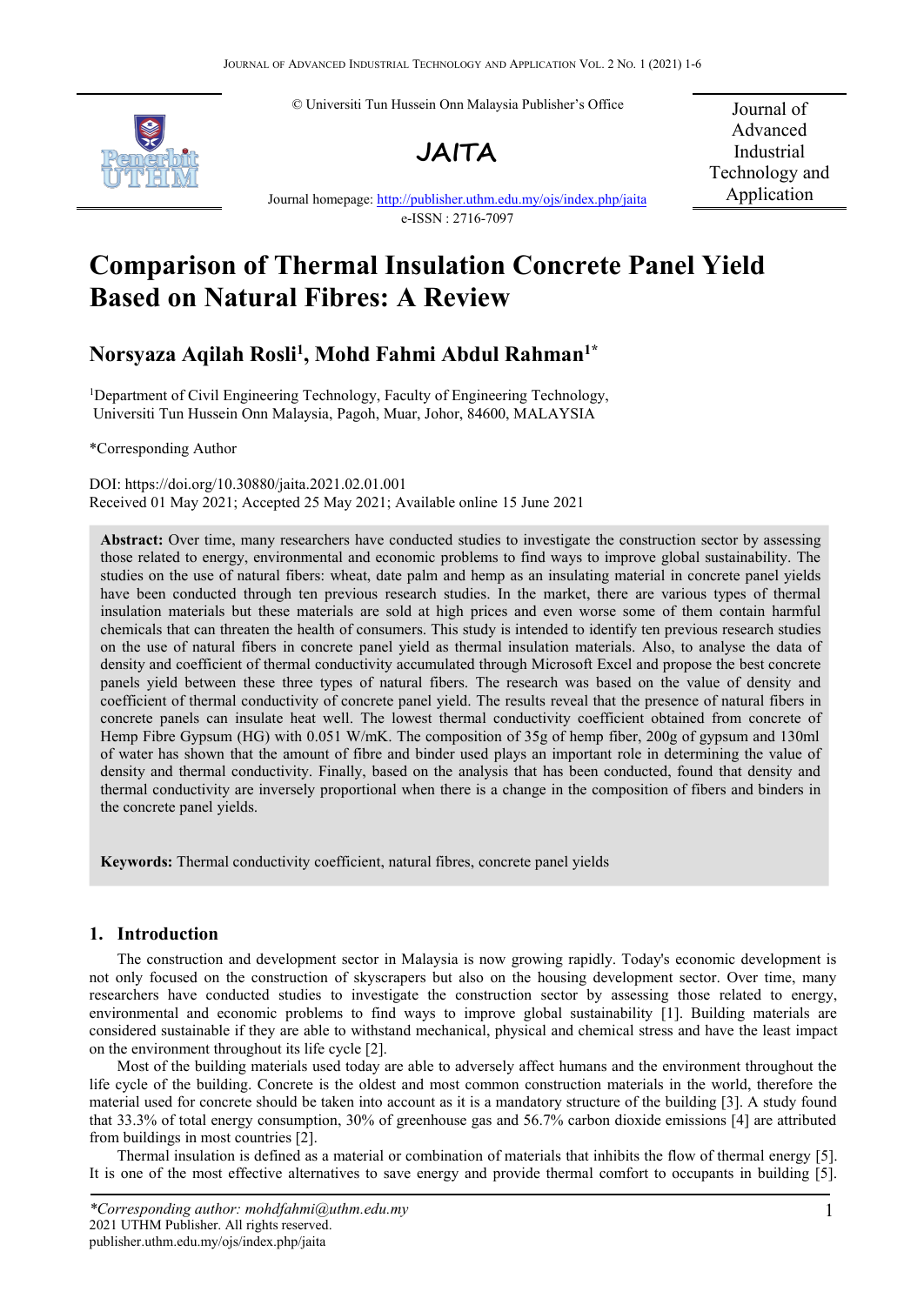According to the Energy Commision [22] in 2013 reported, the consumption of electricity by domestic consumers only is 20.6% and it shows the consumption is excessive and requires energy efficiency strategies to reduce electricity consumption and environmental pollution. The application of thermal insulation has been found to be able to provide comfort as well as creating more comfortable environment [6].

However, the use of synthetic insulating materials in the market nowadays like fiberglass can lead to lung cancer [7]. The previous research found that synthetic thermal insulation has destructive impact on air, water quality and human health especially those with breathing disorders [8]. In fact, synthetic versions of insulating materials are difficult to recycle once their lifespan expires [9]. Therefore, the development of natural fibers as an insulating material for building materials is a thoughtful idea and should be highlighted.

The thermo-physical properties of building material are crucial to control the use of energy to cool and heat the building [4]. Therefore, natural fibers are the best choice as a thermal insulation alternative in building materials for the high strength, stiffness, thermal properties and corrosion resistance [9] of natural fibers making it the best choice to use as reinforcement in composite materials [10]. The low mass density and cell structure also have shown their thermo physical properties [11]. The other characteristics of natural fibers are eco-friendly, low cost and its renewable resources make it biodegrable [12].

This research objective is to identify ten previous research on the use of natural fibers: wheat, date palm and hemp fiber in concrete mixtures as thermal insulation materials. Other than that, the research is also to analyse the density and heat conductivity test data for the three different fibers from ten previous research through Microsoft Excel software. The instrument used, Microsoft Excel is to assist in data analysis by graphing the data obtained from ten previous research studies to make a comparison of the value of density and thermal conductivity of concrete panels in order to achieve the third objective which is to propose the best concrete panels yields between these three types of natural fibers: wheat, date palm and hemp fiber.

## **2. Materials and Methodology**

The research methodology briefly lists the procedures to analyze the concrete panels yields from three different types of natural fibers, wheat, date palm and hemp fibers that have the lowest coefficient of thermal conductivity, below 0.01 W/mK to be considered as thermal insulation materials [7]. The relationship between density and thermal conductivity coefficient also be discussed. Fig. 1 shows a research methodology flow chart from overall of the study conducted.



**Fig. 1 - Research methodology chart**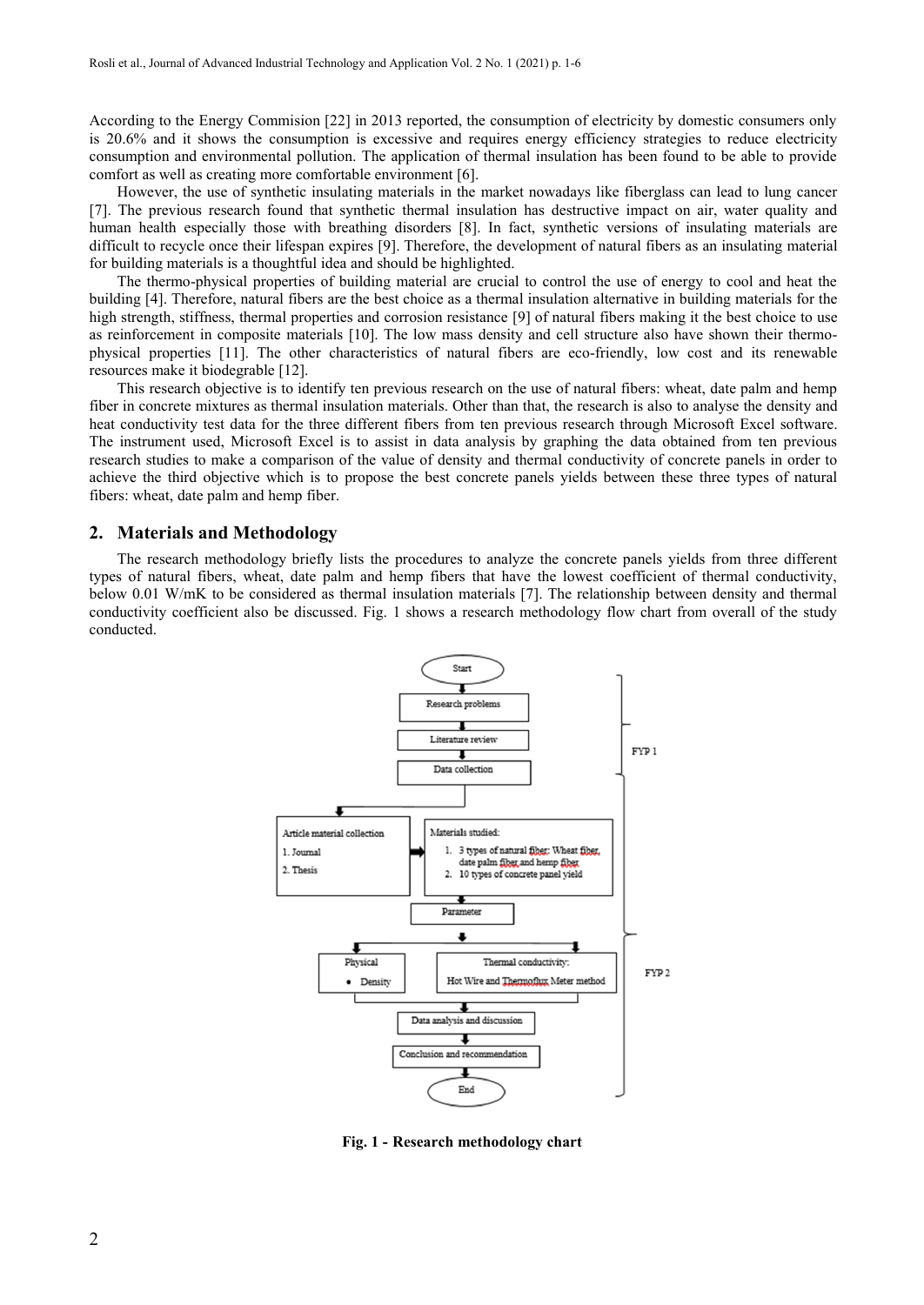# **2.1 Materials**

The natural fiber material used in this study is as thermal insulation material in the concrete panel yields. The results of previous studies found that the use of natural fiber in concrete helps in improving global sustainability [1].

- Wheat fiber The composites made from wheat fiber have great potential due to their low-density properties, less adverse effects on the environment and also have good thermal properties [13].
- Date palm fiber The concrete based on date fiber is found to be able to reduce the value of density, thermal conductivity, compressive strength of composites and increased water absorption capacity [14].
- Hemp fiber Cannabis sativa has high strength and stiffness which makes it a useful material and suitable for use as a reinforcement in composite materials [10]. It is also cheap and available natural fiber [12].

## **2.2 Methods**

Based on the ten previous research studies, there are two types of thermal conductivity methods that are widely used: Hot Wire and Thermoflux Metre method. Both types of methods are to obtain the value of thermal conductivity for concrete panel yields.

# **2.2.1 Hot Wire Method**

The method uses platinum wire which serves as a heating element and also as a thermometer. Measurements are made based on the analysis of the temperature response of the analysed material to the heat flow impulse. Heatflux is move with electric heating. The heating resistor is inserted into the heated probe directly with the tested sample. Assessment of thermal conductivity and volume of thermal capacity is based on periodic temperature records in parallel with time [17].

# **2.2.2 Thermoflux Metre by Using FOX 200 Heat Flow Device**

The instrument consists of two basic bases. The test is performed by inserting a sample between the two bases with the temperature in the test chamber being 20ºC and the site temperature, 0ºC. Both bases on the FOX 200 instrument show temperature differences  $(\Delta T)$  throughout the sample. The sample thickness  $(L)$  is set to suit the thickness target for the compressed sample or the actual sample dimension. FOX Series combines four optical encoders, one at each corner to ensure maximum accuracy. The thermal flux  $(Q / A)$  generated from the steady state heat transfer through the specimen is measured by two proprietary thin film heat flux transducers covering the surface area of the upper and lower samples. Average heat flux is used for the calculation of thermal conductivity  $(\lambda)$  and heat resistance  $(R)$ according to Fourier's Law [16].

#### **3. Results and Discussions**

The data have been successfully collected as a result of ten previous studies on the use of natural fibers in panel concrete mixtures as thermal insulation materials. The data for density and thermal conductivity tests for the three different fibers: wheat, date palm and hemp fibers from ten previous research journals are shown in Table 1.

| N <sub>0</sub> | <b>Type of concrete</b>             | Density, p (kg/m3) | <b>Thermal conductivity</b><br>coefficient, $\lambda$ (W/mK) |
|----------------|-------------------------------------|--------------------|--------------------------------------------------------------|
|                | Hemp Fibre Gypsum (HG) [16]         | 332                | 0.051                                                        |
| 2              | Hemp concrete $[18]$                | 263.20             | 0.065                                                        |
| 3              | Hemp fibre and binder [19]          | 233.03             | 0.074                                                        |
| 4              | Hemp rapeseed concrete [20]         | 690                | 0.089                                                        |
| 5              | Date palm fiber and lime [4]        | 680                | 0.091                                                        |
| 6              | Lime Wheat Concrete (LWC) [21]      | 479                | 0.092                                                        |
| 7              | Sunflower stalk and wheat fibre [7] | 166                | 0.095                                                        |
| 8              | Date palm concrete (MDP) [17]       | 984                | 0.140                                                        |
| 9              | Date Palm Concrete (DPC) [14]       | 546                | 0.185                                                        |
| 10             | Milled wheat straw and plaster [8]  | 138                | 0.254                                                        |

**Table 1 - Turbidity test of copper solution with rive husk activated carbon after adsorption**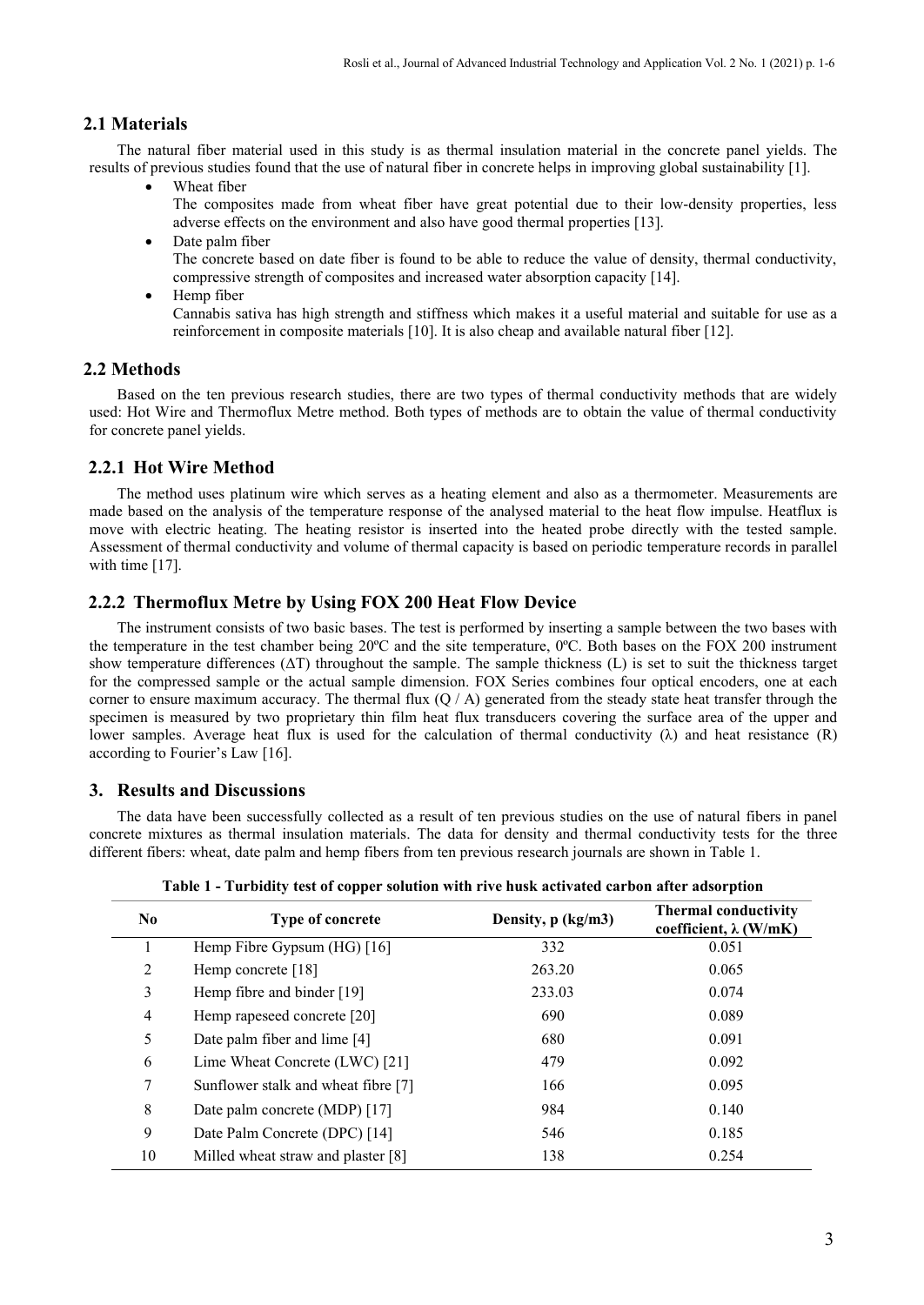# **3.1 Thermal Conductivity Coefficient, λ**

The thermal conductivity coefficient obtained from the review are shown in Fig. 2. According to Fig. 2, the highest value of thermal conductivity coefficient for concrete panel are from the mixture of wheat straw and plaster that were conducted by using Thermoflux Meter method [8]. The highest coefficient of thermal conductivity in the concrete mix of 130g milled wheat straw and 1000g plaster is due to the low fiber content of milled wheat straw which is 130g. It is believed that the heat conduction is mainly done through fiber [15], therefore the lower the amount of fiber, the higher the coefficient of thermal conductivity of material. Hemp Fiber-Gypsum (HG) concrete is a concrete mixture consisting of 35g of hemp fiber, 200g of gypsum and 130ml of waterthat were found to obtain the lowest thermal conductivity coefficient of 0.051W/mK [16]. The study conducted is a comparison between two types of fiber, namely Sheep Wool- Gypsum (WG) and also hemp fiber, Hemp Fiber-Gypsum (HG). The results of the study found that the low thermal conductivity value is due to the amount of binder, gypsum reduced by 20% compared to the Sheep Wool-Gypsum (WG) recipe which consists of 35g of sheep wool, 250g of gypsum and 160ml of water. An increase in the value of thermal conductivity of 10% is observed due to the thermal properties of hemp fibers which are different compared to sheep wool.



**Fig. 2 - Thermal conductivity coefficient of concrete panel, λ (W/mK)**

## **3.2 The Relationship Between Thermal Conductivity Coefficient and Density**

The density and coefficient of thermal conductivity are the important parameters to determine the optimal point for selecting the type of insulation building material [17]. The relationship between thermal conductivity coefficient and density of the concrete panel yield that has been analysed by using Microsoft Excel software are shown in Fig. 3. According to Fig. 3, it is shown that an increase of density value influences the increase of thermal conductivity coefficient, and the decrease of density value affects the decrease of thermal conductivity coefficient. A concrete panel yield consisting of milled wheat straw and plaster with a composition of 130g and 500g obtained the highest value of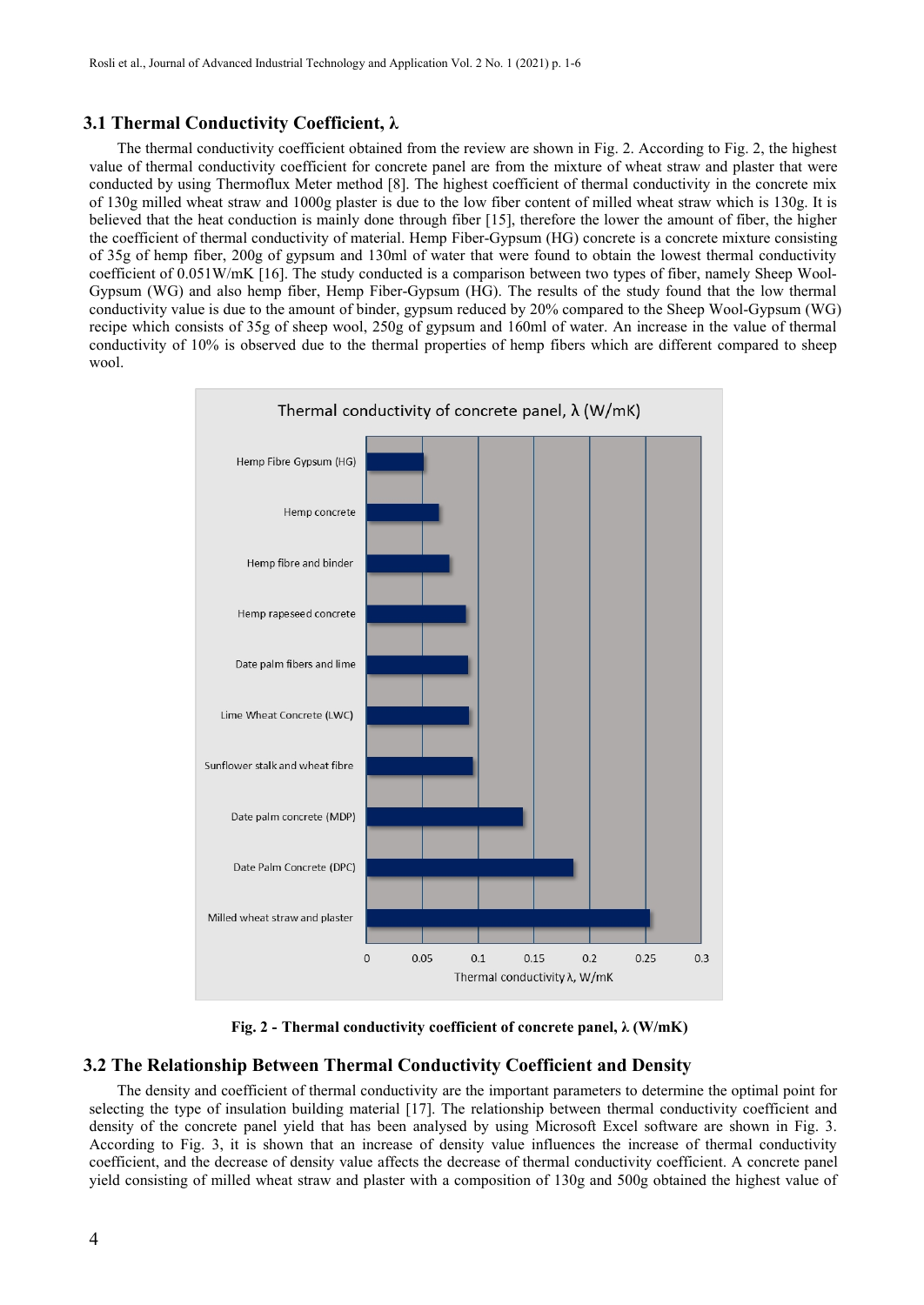thermal conductivity coefficient of 0.254W/mK with a density of 138kg/m<sup>3</sup>. Meanwhile, the concrete panel yield of 35g hemp fiber, 200g gypsum and 130ml of waterhas the lowest coefficient of thermal conductivity of 0.051W/mK with a density as low as 332kg/m<sup>3</sup>. From Fig. 3, it shows that Date Palm Concrete (MDP) obtained the highest density value of  $984\text{kg/m}^3$  with low thermal conductivity value of  $0.14\text{W/mK}$ . The concrete panel yield of Nadia's studies has used 62% of cement where it has exceeded 50% of the total ingredients. The study by Nadia concludes that the increase in density value is due to the use of excessively high amount of binder in concrete panel yield [17]. This study also proves that value of density and thermal conductivity are inversely proportional when there is a change in the composition of fibers and binders in the concrete panel yields.

The relationship between thermal conductivity coefficient and density for these two types of fibers are slightly different from the results of the study which states that the density and coefficient of thermal conductivity are directly proportional [5]. This is because the value of density and coefficient of thermal conductivity is also influenced by the amount of binder and the type of binder used  $[7]$ , $[16]$ . The results of concrete panels yield with the highest coefficient of thermal conductivity use high amount of plaster binder, which is 500g.Meanwhile, the results of concrete panels with the lowest coefficient of thermal conductivity use only 200g gypsum type of binder. It is clear here, the more amount of binder used, the higher the thermal conductivity coefficient. Next, a study conducted states that the value of thermal conductivity decreases in parallel with the decrease in density and increase in the amount of fiber [4],[17]. The fibers embedded in the composite tend to produce and increase the porosity and air in the matrix [17]. Consequently, the more fiber used, the higher the porosity and cause a reduction of density. Then, the low-density values will result in low thermal conductivity [7].



**Fig. 3 - Thermal conductivity versus density**

### **4. Conclusion**

In conclusion, based on the 10 articles reviewed, the most suitable natural fiber to be used as insulating material in concrete panel yield is the concrete consisting of 35g hemp fiber, 200g gypsum and 130ml of water due to the low amount of binder used. Its low thermal conductivity coefficient, 0.051 W/mK and 332 kg /m3 of density make it the best thermal insulating concrete panel. Based on the study, all objectives have been successfully achieved. Finally, based on the analysis that has been conducted, found that density and thermal conductivity are inversely proportional when there is a change in the composition of fibers and binders in the concrete panel yields.